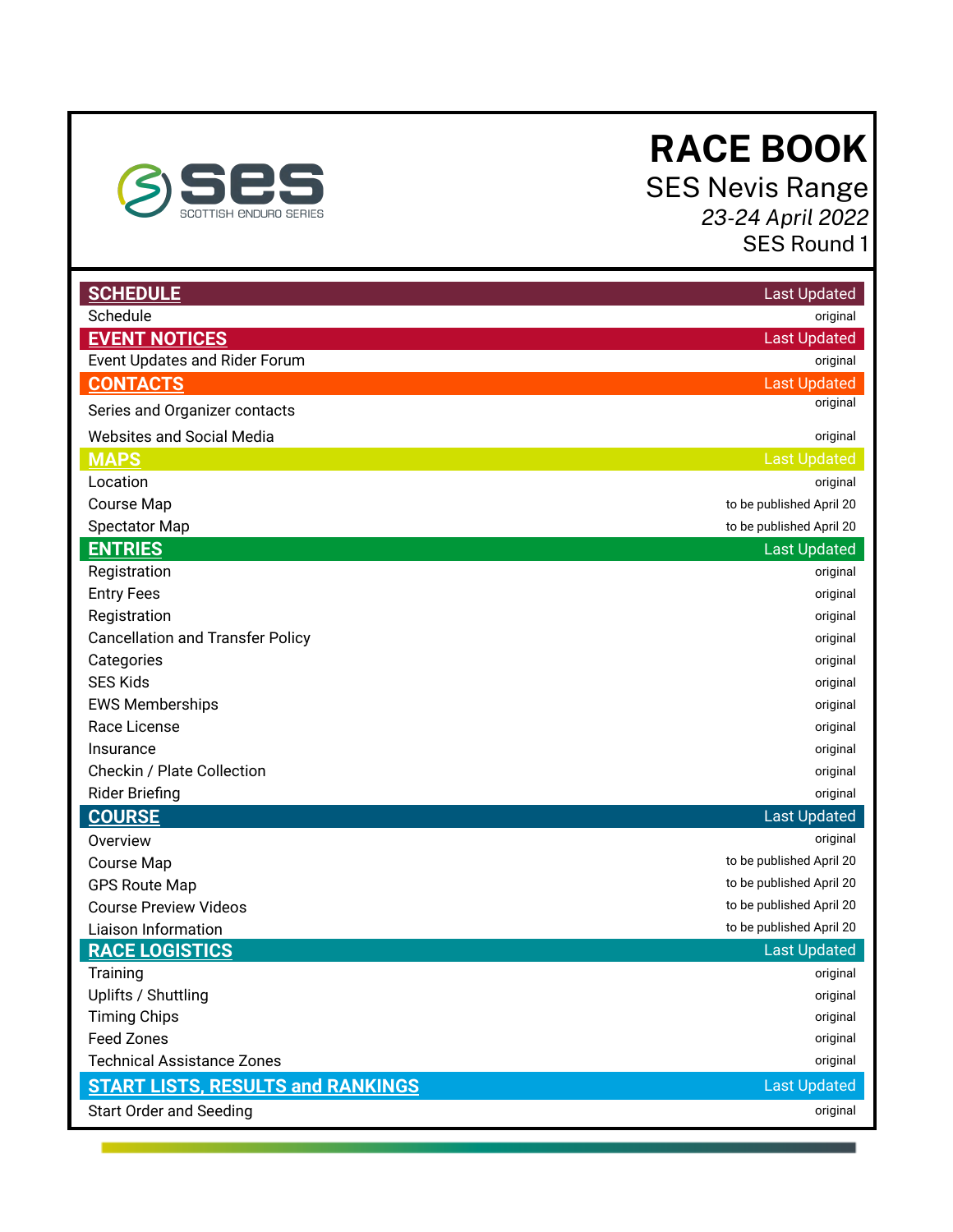| <b>Start List and Start Procedures</b> | original            |
|----------------------------------------|---------------------|
| Live Timing and Results                | original            |
| Awards                                 | original            |
| <b>Ranking Points</b>                  | original            |
| Prize Money                            | original            |
| <b>RULES</b>                           | <b>Last Updated</b> |
| <b>Race Rules</b>                      | original            |
| <b>Protection Rules</b>                | original            |
| <b>Onboard Cameras</b>                 | original            |
| <b>VENUE LOGISTICS</b>                 | <b>Last Updated</b> |
| <b>Travel and Transportation</b>       | original            |
| Accommodation                          | original            |
| Parking                                | original            |
| Camping                                | original            |
| <b>WIFI</b>                            | original            |
| <b>Bike Shops</b>                      | original            |
| <b>Bike Wash</b>                       | original            |
| <b>Grocery Stores</b>                  | original            |
| <b>Bank Machines</b>                   | original            |
| Other Riding Zones                     | original            |
| Places of Interest                     | original            |
| <b>MEDICAL</b>                         | <b>Last Updated</b> |
| <b>Emergency Response</b>              | original            |
| Hospital / Clinics                     | original            |
| <b>Concussion Protocol</b>             | original            |
| Massage and Physiotherapy              | original            |
|                                        |                     |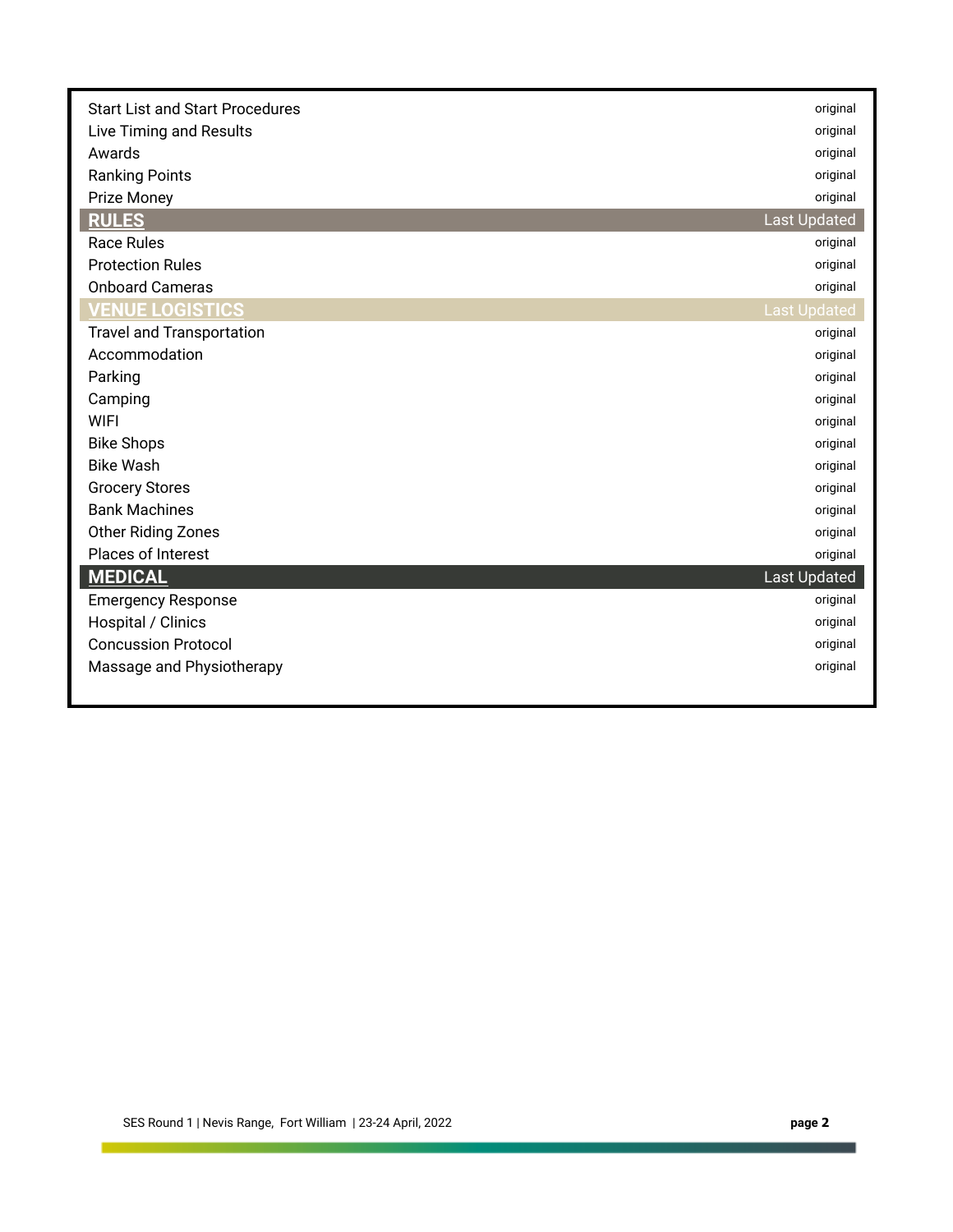# <span id="page-2-0"></span>**SCHEDULE** | return to menu

| <b>Wednesday April 20</b> |                          |                             |                                             |
|---------------------------|--------------------------|-----------------------------|---------------------------------------------|
|                           | <b>Course Release</b>    | SES E-bike and SES          | all stages closed for riding until training |
|                           |                          |                             |                                             |
| <b>Friday April 22</b>    |                          |                             |                                             |
| 18:00 - 21:00             | Registration             | SES Pro/100/80/Teams/E-bike | <b>Black Isle Bar</b>                       |
|                           |                          |                             |                                             |
| <b>Saturday April 23</b>  |                          |                             |                                             |
| 08:00-12:00               | Registration             | SES Pro/100/80/Teams/E-bike | <b>Pinemartin Cafe</b>                      |
| 10:00 - 16:00             | Practice                 | SES Pro/100/80/Teams/E-bike | S3 practice will close at 15:30             |
| 14:30 - 16:00             | Registration             | <b>EWS Kids</b>             |                                             |
| 16:00 - 19:00             | <b>Practice and Race</b> | <b>EWS Kids</b>             |                                             |
|                           | Awards                   | <b>EWS Kids</b>             | Rolling podiums. 10 mins after last rider   |
|                           |                          |                             |                                             |
| <b>Sunday April 24</b>    |                          |                             |                                             |
| 07:30-08:15               | Registration             | SES Pro/100/80/Teams/E-bike | <b>Pinemartin Cafe</b>                      |
| <b>TBC</b>                | Race                     | <b>SES E-bike</b>           | $S1-S5$                                     |
| <b>TBC</b>                | Race                     | <b>SES Teams</b>            | $S1-S5$                                     |
| TBC                       | Race                     | <b>SES 100</b>              | $S1-S5$                                     |

# <span id="page-2-1"></span>**EVENT NOTICES** | return to menu

## **UPDATES and QUESTIONS / FEEDBACK**

Event updates (schedule changes, publication of start lists, …) will be posted here.



# <span id="page-2-2"></span> **CONTACTS |** [return to menu](#page-0-0)

SES Round 1 | Nevis Range, Fort William | 23-24 April, 2022 **page 3**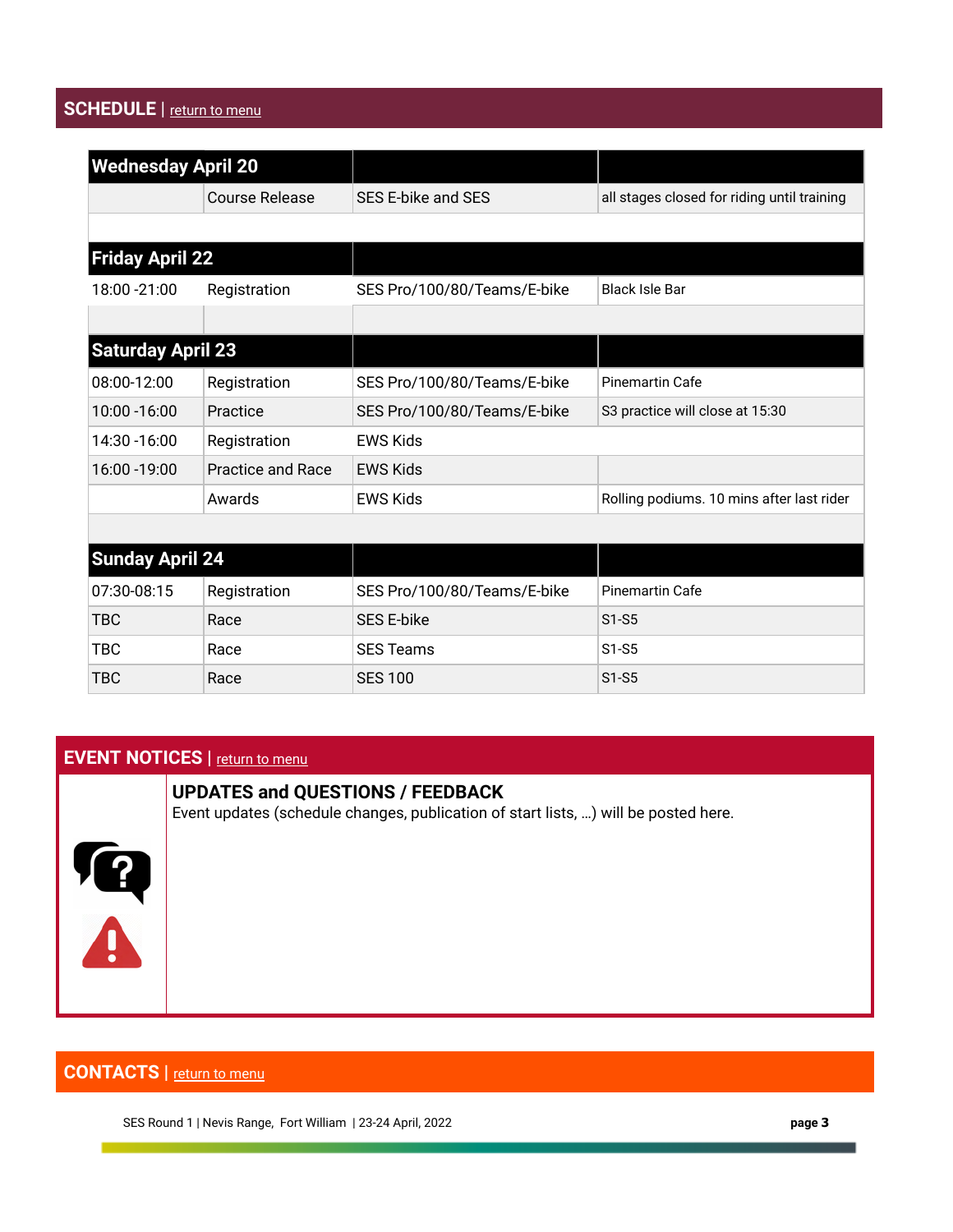|         | <b>CONTACTS</b><br><b>SCOTTISH ENDURO SERIES</b><br>Event Director: Emma Wadee<br>Sports Manager: Ruaridh Cunningham<br>Athletes / Teams / Registration: Kerry Duncan<br>Media Inquiries / Accreditation: Lisa Purves |
|---------|-----------------------------------------------------------------------------------------------------------------------------------------------------------------------------------------------------------------------|
|         | Please send all enquiries to hello@scottishenduroseries.co.uk marked for the attention of the<br>relevant person.                                                                                                     |
|         | <b>WEBSITE AND SOCIAL MEDIA</b>                                                                                                                                                                                       |
| http:// | <b>Scottish Enduro Series</b><br>https://www.scottishenduroseries.co.uk/                                                                                                                                              |
|         |                                                                                                                                                                                                                       |

Use #ScottishEnduroSeries

 **LOCATION** 

# <span id="page-3-0"></span>**MAPS** | [return to menu](#page-0-0)



Nevis Range, Fort William. Lochaber, Scotland Map

 **COURSE MAP**  to be published April 20, 2022

#### **SPECTATOR MAP**  COMING SOON

### <span id="page-3-1"></span>**ENTRIES** | [return to menu](#page-0-0)

### **REGISTRATION**

### **SES Pro**

 To compete in the SES Pro race, riders must either have EWS Global ranking points or apply to  [hello@scottishenduroseries.co.uk](mailto:hello@scottishenduroseries.co.uk) for consideration. Entries are processed through Eventbrite here <https://www.eventbrite.co.uk/o/scottish-enduro-series-ses-34358702041>

| SES 100, SES 80, SES E-bike, SES Team                                  |
|------------------------------------------------------------------------|
| The SES 100 and SES 80 races have no prequalification requirements.    |
| Limited spots. Entries offered on a space available, first come basis. |
| Entries are processed through Eventbrite here                          |
| https://www.eventbrite.co.uk/o/scottish-enduro-series-ses-34358702041  |
|                                                                        |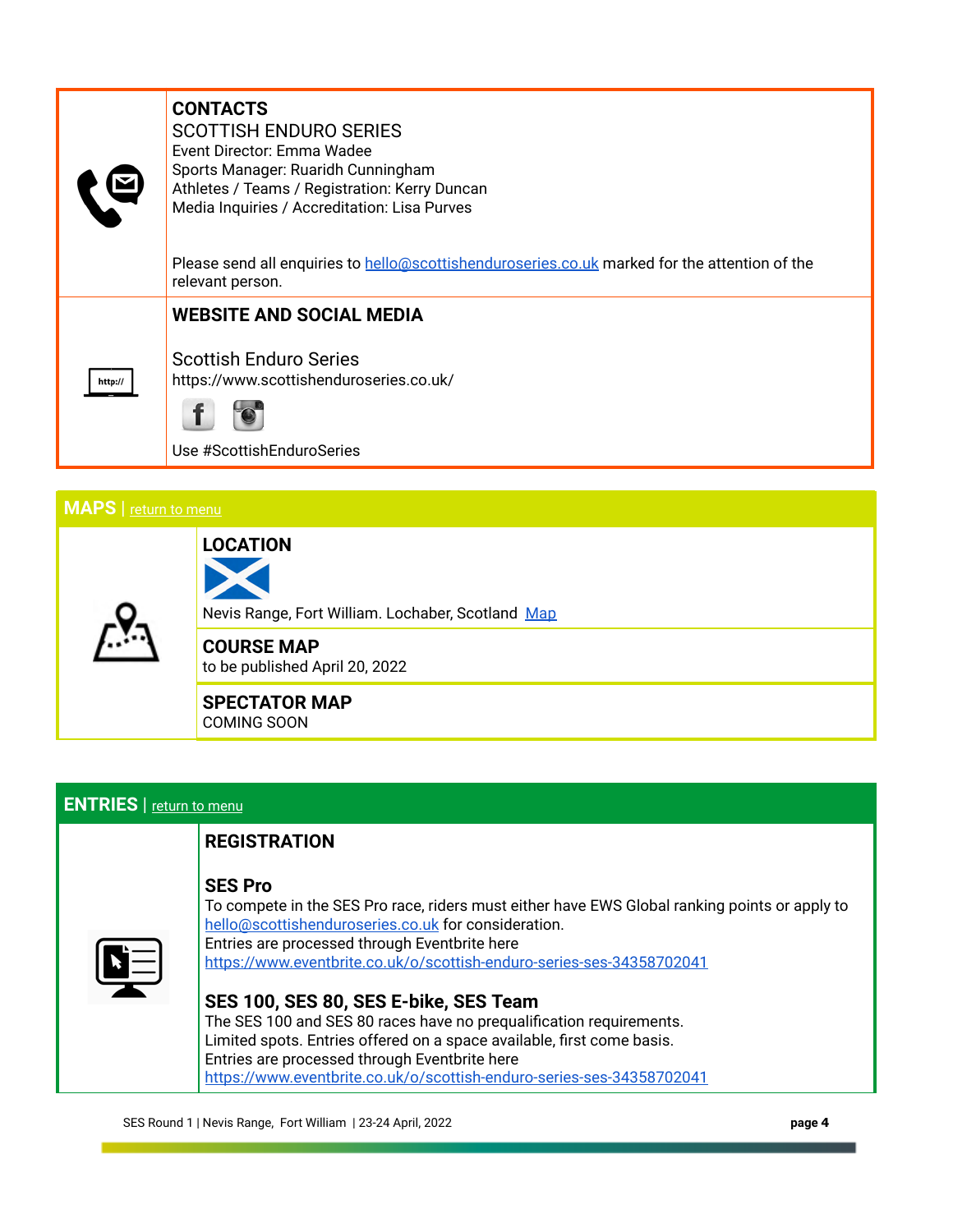| Entries open 20:00 GMT 28 February                                                                                                                                                                                                                                                                                                                                                                                                                                                                                                                                                                                                                                                                                                                                                                                                                                                                                                                                                                                                                                                                                                                                                                                                                                                                                                                                                                                                                                                                                                                                                                                                                                                                                                                                                                                                |
|-----------------------------------------------------------------------------------------------------------------------------------------------------------------------------------------------------------------------------------------------------------------------------------------------------------------------------------------------------------------------------------------------------------------------------------------------------------------------------------------------------------------------------------------------------------------------------------------------------------------------------------------------------------------------------------------------------------------------------------------------------------------------------------------------------------------------------------------------------------------------------------------------------------------------------------------------------------------------------------------------------------------------------------------------------------------------------------------------------------------------------------------------------------------------------------------------------------------------------------------------------------------------------------------------------------------------------------------------------------------------------------------------------------------------------------------------------------------------------------------------------------------------------------------------------------------------------------------------------------------------------------------------------------------------------------------------------------------------------------------------------------------------------------------------------------------------------------|
| <b>SES 80 Youth</b><br>SES Youth is for Expert level / advanced young riders only, age 15-16 (DOB 2006-2007)                                                                                                                                                                                                                                                                                                                                                                                                                                                                                                                                                                                                                                                                                                                                                                                                                                                                                                                                                                                                                                                                                                                                                                                                                                                                                                                                                                                                                                                                                                                                                                                                                                                                                                                      |
| In exceptional circumstances 13-14 year old riders (DOB 2008-2009) may request to enter the<br>SES 80 category under an Under Age Dispensation Entry.<br>For SES to consider an UADE request the following will apply.                                                                                                                                                                                                                                                                                                                                                                                                                                                                                                                                                                                                                                                                                                                                                                                                                                                                                                                                                                                                                                                                                                                                                                                                                                                                                                                                                                                                                                                                                                                                                                                                            |
| A parent or legal guardian has granted permission and is confident in the rider's ability to<br>race on a course with this level of technical & physical challenge.<br>The parent or legal guardian has signed a waiver to this effect during the event entry<br>process<br>The rider agrees to be subject to a vetting process in which SES will assess the<br>capability of the rider.<br>To allow this vetting process to take place the parent or guardian of a rider applying for<br>an UADE MUST contact SES by email: hello@scottishenduroseries.co.uk<br>SES will require evidence that the rider has suitable & sufficient experience & ability to<br>ride steep technical terrain.<br>This evidence may be in the form of but not limited to, verifiable previous race results,<br>video evidence of riding, testimony of a qualified MTB coach, etc.<br>The granting of an Under Age Dispensation Entry will be at the sole discretion of the SES<br>$\bullet$<br>A parent or legal guardian must remain on site for the full duration whilst the rider is on<br>course.<br>Practice: It is the recommendation of SES that a rider entered under an UADE is<br>accompanied at all times during practice by a responsible adult (over 18) capable of<br>riding the course. This may be an entered racer or a non-racing "Chaperone." Permission<br>for a non racing chaperone will only be granted by SES on prior request. A "chaperone"<br>cannot enter the race course on race day.<br>Race: SES will start all riders entered on an UADE as a group & will provide dedicated<br>$\bullet$<br>sweepers to accompany this group for the duration of the race.<br>If at any point during the event SES are concerned about the capability & safety of the<br>rider they have the right to withdraw them from the race. |
| SES recommend that any parent or guardian of a rider requesting an UADE who is<br>unsure of their suitability to enter this level of race should seek to enroll the rider on<br>an advance MTB course with an accredited MTB coaching organisation such as<br>https://www.dirtschool.co.uk/                                                                                                                                                                                                                                                                                                                                                                                                                                                                                                                                                                                                                                                                                                                                                                                                                                                                                                                                                                                                                                                                                                                                                                                                                                                                                                                                                                                                                                                                                                                                       |
| <b>SES KIDS</b><br>Ages 2-14                                                                                                                                                                                                                                                                                                                                                                                                                                                                                                                                                                                                                                                                                                                                                                                                                                                                                                                                                                                                                                                                                                                                                                                                                                                                                                                                                                                                                                                                                                                                                                                                                                                                                                                                                                                                      |
| <b>ENTRY FEE</b><br>Entry fees include all taxes and processing fees<br>Entries will be processed through Eventbrite in Pounds Sterling (GBP).                                                                                                                                                                                                                                                                                                                                                                                                                                                                                                                                                                                                                                                                                                                                                                                                                                                                                                                                                                                                                                                                                                                                                                                                                                                                                                                                                                                                                                                                                                                                                                                                                                                                                    |
| SES Pro/100/E-bike/Team(per rider): £110.00<br>SES 80: £100.00                                                                                                                                                                                                                                                                                                                                                                                                                                                                                                                                                                                                                                                                                                                                                                                                                                                                                                                                                                                                                                                                                                                                                                                                                                                                                                                                                                                                                                                                                                                                                                                                                                                                                                                                                                    |
| SES Pro/100/80/E-bike/Team entry fee includes 1 day of racing, 1 day of closed course<br>marshalled training, full course medical coverage on training and race day, live timing, backup<br>timing, parking, 2 full day gondola tickets, parking, race plate, feed station.                                                                                                                                                                                                                                                                                                                                                                                                                                                                                                                                                                                                                                                                                                                                                                                                                                                                                                                                                                                                                                                                                                                                                                                                                                                                                                                                                                                                                                                                                                                                                       |

SES Round 1 | Nevis Range, Fort William | 23-24 April, 2022 **page 5**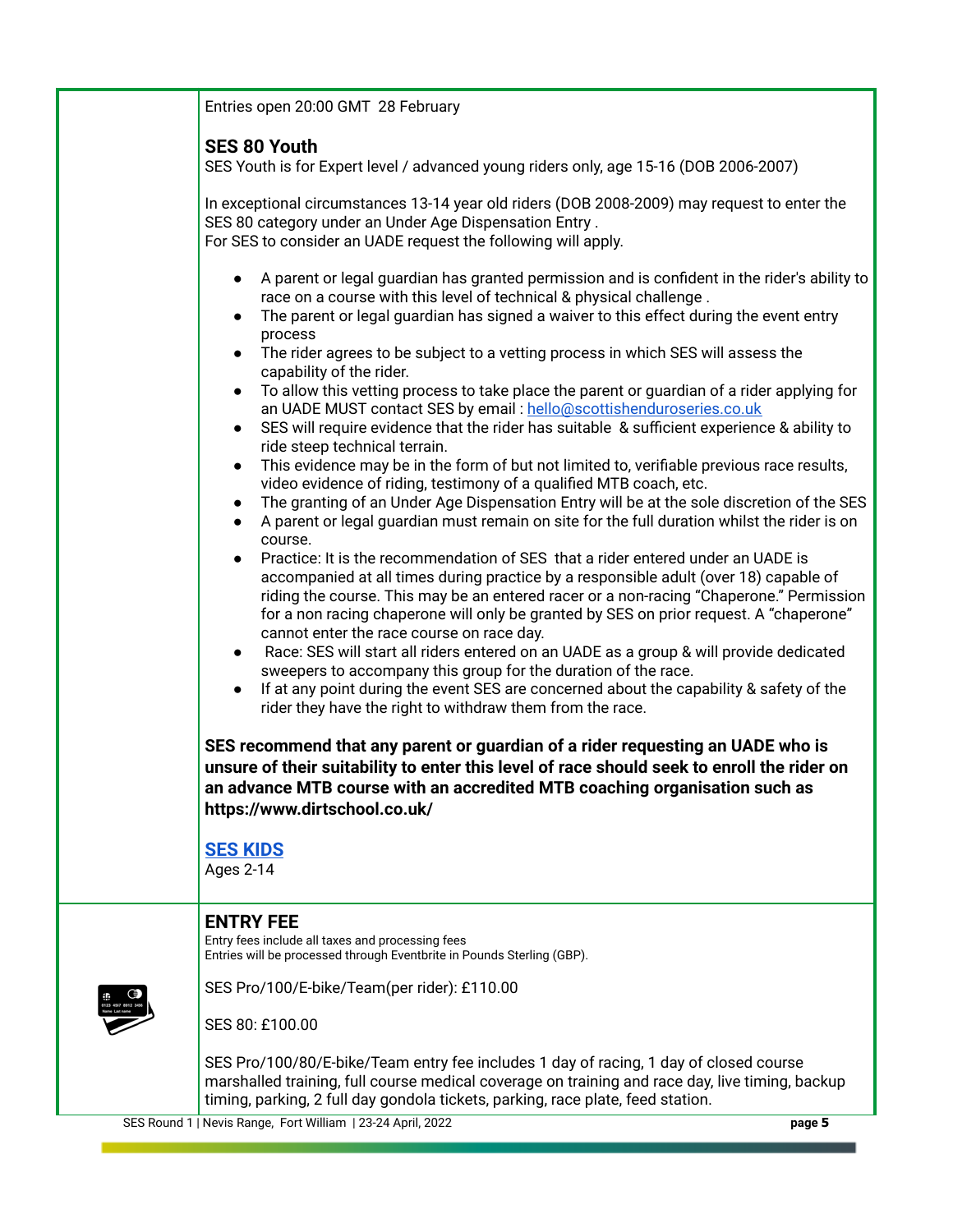| <b>CANCELLATION AND TRANSFER POLICY</b><br>Registration fees are refundable (less a 30GBP processing fee) up to 60 days prior to the race.<br>Cancellation requests must be sent to hello@scottishenduroseries.co.uk<br>If a Racer withdraws after the 60 day deadline has passed, the Racer will forfeit their entry fee.<br>Racers acknowledge that Event entry is personal to them and that entries cannot be transferred,<br>assigned, gifted, sold or deferred.<br><b>SES Terms and condition link</b><br><b>CATEGORIES</b><br>All categories are based on rider age on the 31 December of competition year. Any category with fewer than 5 starters may<br>be merged with another age category at the discretion of the Event Organiser.<br><b>SES PRO</b><br><b>WOMEN</b><br><b>MEN</b><br><b>SES 100</b><br><b>WOMEN</b><br>WOMEN   U21 (DOB 2002-2005)<br>WOMEN   Master 35+ (1987+)<br>WOMEN   Master 45+ (1977+)<br><b>MEN</b><br>MEN   U21 (DOB 2002-2005)<br>MEN   Master 35+ (1987+)<br>MEN   Master 45+ (1977+)<br><b>SES TEAM</b><br>3 riders (mixed, 2005+)<br><b>SES 80</b><br>WOMEN (2005+)<br>WOMEN   Youth (DOB 2006-2009)<br>MEN (2005+)<br>MEN   Youth (DOB 2006-2009)<br><b>SES E-bike</b><br>WOMEN (2005+)<br>WOMEN   Master 35+ (1987+)<br>MEN (2005+)<br>MEN   Master 35+ (1987+) |  |  |
|--------------------------------------------------------------------------------------------------------------------------------------------------------------------------------------------------------------------------------------------------------------------------------------------------------------------------------------------------------------------------------------------------------------------------------------------------------------------------------------------------------------------------------------------------------------------------------------------------------------------------------------------------------------------------------------------------------------------------------------------------------------------------------------------------------------------------------------------------------------------------------------------------------------------------------------------------------------------------------------------------------------------------------------------------------------------------------------------------------------------------------------------------------------------------------------------------------------------------------------------------------------------------------------------------------------|--|--|
|                                                                                                                                                                                                                                                                                                                                                                                                                                                                                                                                                                                                                                                                                                                                                                                                                                                                                                                                                                                                                                                                                                                                                                                                                                                                                                              |  |  |
|                                                                                                                                                                                                                                                                                                                                                                                                                                                                                                                                                                                                                                                                                                                                                                                                                                                                                                                                                                                                                                                                                                                                                                                                                                                                                                              |  |  |
|                                                                                                                                                                                                                                                                                                                                                                                                                                                                                                                                                                                                                                                                                                                                                                                                                                                                                                                                                                                                                                                                                                                                                                                                                                                                                                              |  |  |
|                                                                                                                                                                                                                                                                                                                                                                                                                                                                                                                                                                                                                                                                                                                                                                                                                                                                                                                                                                                                                                                                                                                                                                                                                                                                                                              |  |  |
|                                                                                                                                                                                                                                                                                                                                                                                                                                                                                                                                                                                                                                                                                                                                                                                                                                                                                                                                                                                                                                                                                                                                                                                                                                                                                                              |  |  |
|                                                                                                                                                                                                                                                                                                                                                                                                                                                                                                                                                                                                                                                                                                                                                                                                                                                                                                                                                                                                                                                                                                                                                                                                                                                                                                              |  |  |
|                                                                                                                                                                                                                                                                                                                                                                                                                                                                                                                                                                                                                                                                                                                                                                                                                                                                                                                                                                                                                                                                                                                                                                                                                                                                                                              |  |  |
|                                                                                                                                                                                                                                                                                                                                                                                                                                                                                                                                                                                                                                                                                                                                                                                                                                                                                                                                                                                                                                                                                                                                                                                                                                                                                                              |  |  |
|                                                                                                                                                                                                                                                                                                                                                                                                                                                                                                                                                                                                                                                                                                                                                                                                                                                                                                                                                                                                                                                                                                                                                                                                                                                                                                              |  |  |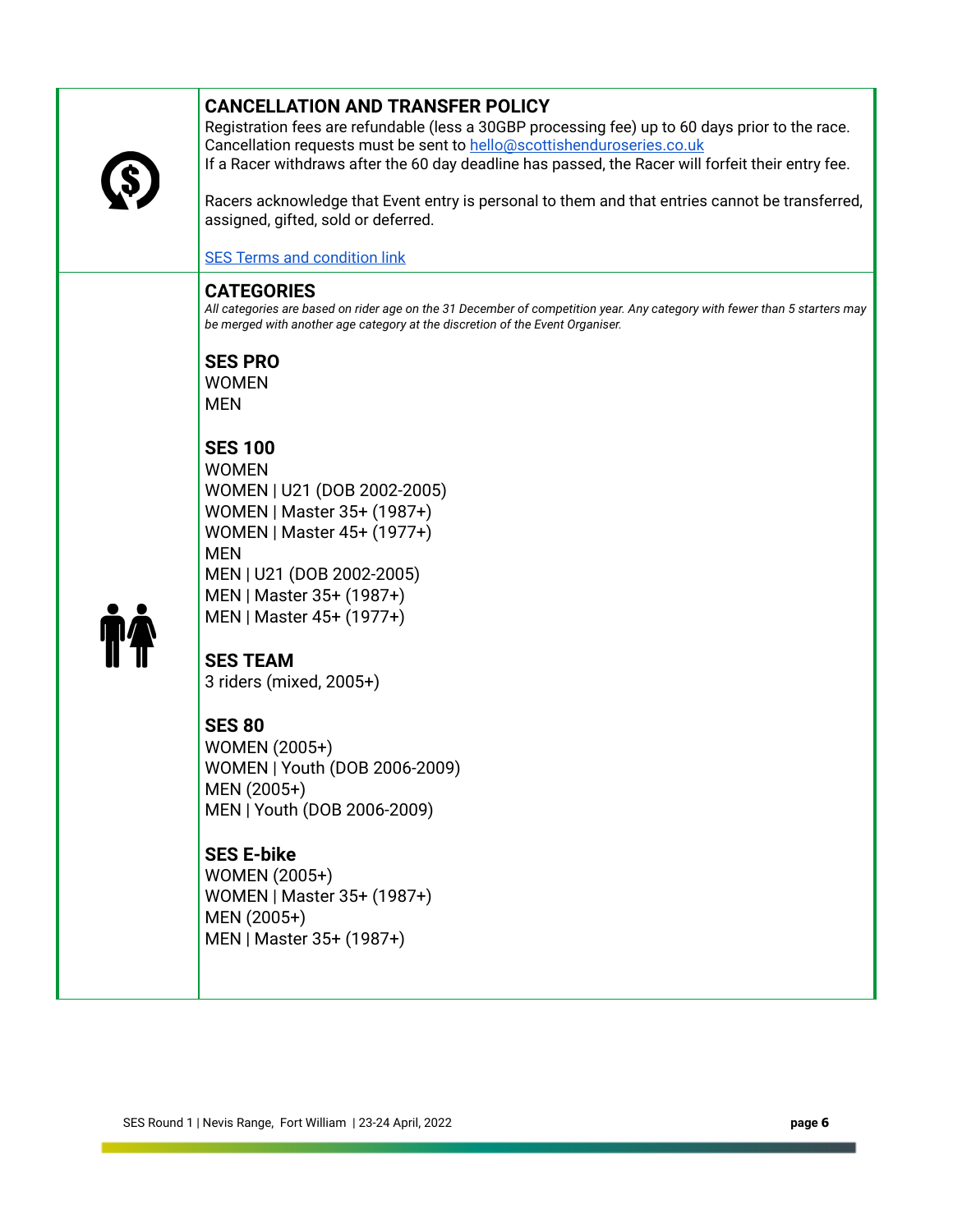| SES Kids races will be available for ages 2-14 and will include different options based on the<br>number (1, 2 or 3) of special SES KIDS designed enduro stages (approximately 1-2 minutes<br>each). Plus there is a balance bike category for ages 2-5.                                                                                                                                                                                                                                                                                                                                                                                                                                                                                                                    |
|-----------------------------------------------------------------------------------------------------------------------------------------------------------------------------------------------------------------------------------------------------------------------------------------------------------------------------------------------------------------------------------------------------------------------------------------------------------------------------------------------------------------------------------------------------------------------------------------------------------------------------------------------------------------------------------------------------------------------------------------------------------------------------|
| <b>SES KIDS BALANCE:</b><br>Ages 2-5   Balance bike course in the event paddock<br>SES KIDS 1:<br>Ages 5-8   1 stage<br>SES KIDS 2:<br>Ages 7-12   2 stages<br>SES KIDS 3:<br>Ages 9-14   3 stages<br><b>Entry details HERE</b>                                                                                                                                                                                                                                                                                                                                                                                                                                                                                                                                             |
| <b>ENDURO WORLD SERIES MEMBERSHIP</b>                                                                                                                                                                                                                                                                                                                                                                                                                                                                                                                                                                                                                                                                                                                                       |
| EWS memberships are valid for a calendar year (January-December).<br>2022 memberships can be renewed / purchased starting January 1, 2022<br>at: LINK<br>Cost 35.00GPB (subject to VAT where applicable)                                                                                                                                                                                                                                                                                                                                                                                                                                                                                                                                                                    |
| SES Pro/100<br>EWS memberships are optional for SES Pro/100 racers, but:<br>Only EWS members will be eligible to collect EWS Global Ranking points at the races.<br>$\bullet$<br>Only EWS members will be added to the EWS Reserved Entry List and offered priority<br>$\bullet$<br>registration for the following season for EWS events.                                                                                                                                                                                                                                                                                                                                                                                                                                   |
| A rider must hold a valid EWS membership prior to starting the race in order to collect EWS<br>Global Ranking points. No points will be awarded retrospectively should a rider purchase an EWS<br>membership after an event.                                                                                                                                                                                                                                                                                                                                                                                                                                                                                                                                                |
| <b>INSURANCE</b>                                                                                                                                                                                                                                                                                                                                                                                                                                                                                                                                                                                                                                                                                                                                                            |
| Personal insurance coverage is not provided by SES.<br>Racers are responsible for securing their own accident, rescue, health, travel, property and<br>liability insurance.<br>Racers should have the following insurance coverage:<br>Bodily injury (in and out-patient hospital expenses and medical care, emergency rescue and<br>medical transport costs, permanent disablement, death) and material damages (loss of<br>earnings) in case of accident in the course of the Event or during training<br>Third-party liability insurance for material damage or bodily injury caused to others in the course<br>of the Event or during training.<br>Reimbursement of the entry fees and other ancillary costs resulting from an inability to<br>participate in an Event. |
| <b>CHECKIN / PLATE COLLECTION</b><br>Race Package will include plate (must be on bike for training and race) and rider goodies.<br>To collect the package on behalf of another racer, a copy of the racer's identification is required.                                                                                                                                                                                                                                                                                                                                                                                                                                                                                                                                     |
| <b>HOURS:</b><br>18:00-21:00: Friday 22 (Black Isle Brewery, Fort William)<br>08:00-12:00: Saturday April 23 (Pinemartin Cafe, Nevis Range)<br>07:30 - 08:15: Sunday April 24 (Pinemartin Cafe, Nevis Range)                                                                                                                                                                                                                                                                                                                                                                                                                                                                                                                                                                |

 **SES KIDS**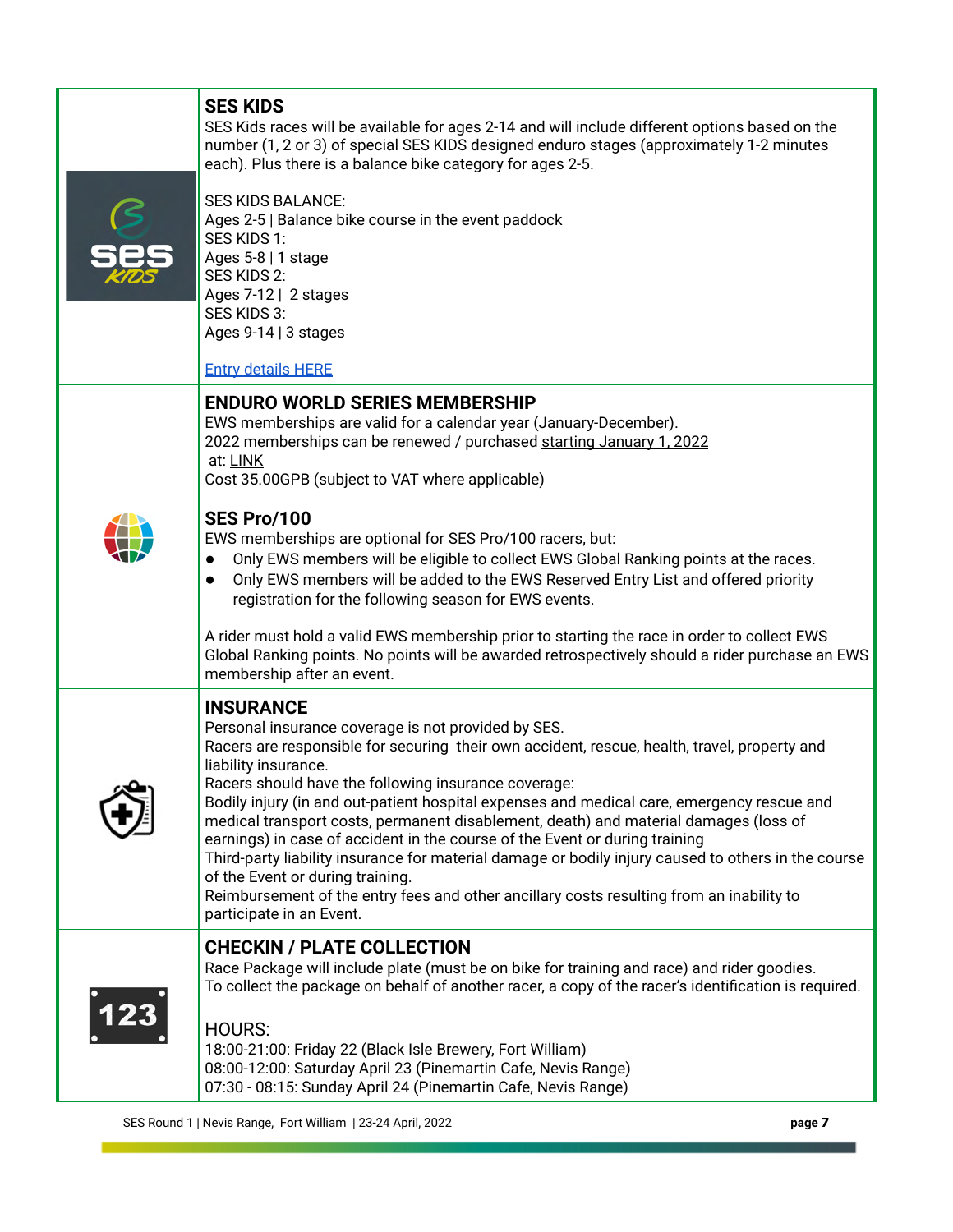| CHECKIN DEADLINE: Any riders who have not collected their race package by 08:15 April<br>24 will not be included on the start list.<br>Altering, cutting, or placing of unauthorized stickers or sponsor logos on race plates is not<br>permitted. |
|----------------------------------------------------------------------------------------------------------------------------------------------------------------------------------------------------------------------------------------------------|
| <b>RACELABS RACE PLATES</b><br>RaceLabs race plates are optional for racers in the SES.                                                                                                                                                            |
| Racers who enter all three rounds of the Scottish Enduro Series (SES) will receive their own<br>RaceLabs Race Plate at the start of the season in Nevis Range.                                                                                     |
| Racelab plate holders already owned by racers can be used for the SES and will help us in<br>reducing plastic waste.                                                                                                                               |
| RaceLab race plate holders will be available for purchase late 2022.                                                                                                                                                                               |
| <b>RIDER BRIEFING</b><br>Rider briefing video to be released soon<br>Rider Briefing notes specific to the Nevis Range race will be sent by email with the Start List                                                                               |

## <span id="page-7-0"></span> **COURSE** | [return to menu](#page-0-0)

#### **Overview**

 The Nevis range provides a variety of terrain to challenge the enduro mountain bike racer. High Scottish alpine terrain, forests, exposed rock slabs, drops, jumps, roots, ruts, mud & loam are all likely to feature. This race will also be the only enduro race in the UK to feature a mountain gondola liaison (weather permitting)





event grade explained here

 MAP and GPS ROUTE: To be published 20 April

 LIAISON INFORMATION (detailing transition routes and allocated transfer times between stages): to be published April 20

<span id="page-7-1"></span>**RACE LOGISTICS** | [return to menu](#page-0-0)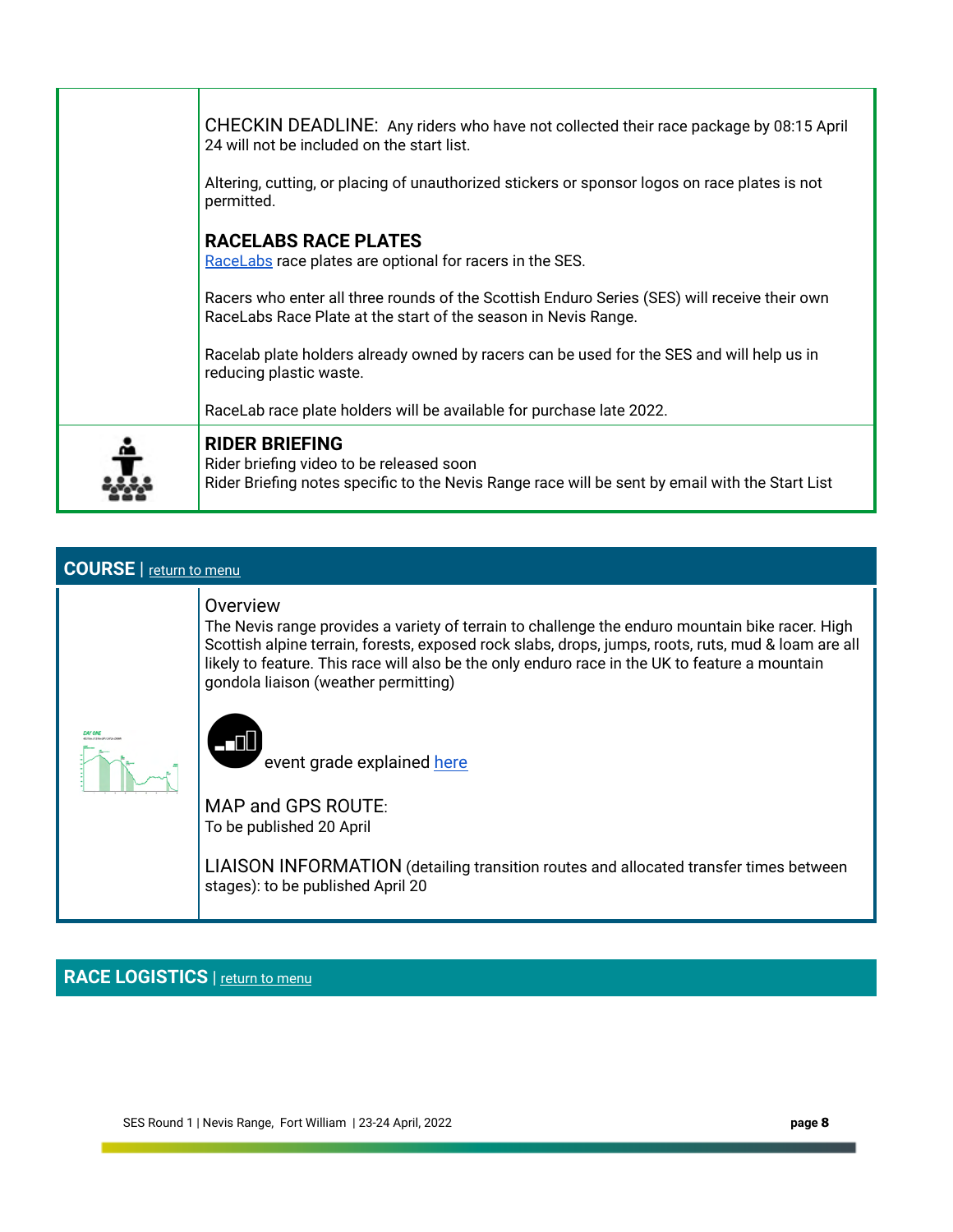| <b>TRAINING</b><br>Once the courses are announced April 20, all race stages will be closed for riding until training.<br>Race stages are closed during official training to all but racers, accredited media and official SES<br>Team staff. All riders on course during practice must have plates on their bikes. Any rider<br>training without a plate or outside the official schedule will be disqualified.<br>Practice will be open from 10am - 4pm*<br>Riders can do multiple practice runs so long as it is within the scheduled training time.<br>*Stage 3 practice will close at 3.30pm to allow the SES-KIDS race to begin.<br>Safety Protocol: riders stopping on track to check lines or pushing up to session<br>sections must do so from outside the tape. |
|--------------------------------------------------------------------------------------------------------------------------------------------------------------------------------------------------------------------------------------------------------------------------------------------------------------------------------------------------------------------------------------------------------------------------------------------------------------------------------------------------------------------------------------------------------------------------------------------------------------------------------------------------------------------------------------------------------------------------------------------------------------------------|
| <b>UPLIFTS and SHUTTLING</b><br>Entry includes a two day lift ticket (Saturday, Sunday) for Nevis Range.<br>No shuttling is allowed at any time during practice or race day.<br>If you want an extra day of riding, Nevis Range are offering SES riders 50% off gondola passes<br>for Friday 22nd April. To get your half price Friday gondola uplift, simply show proof of your race<br>entry when you arrive at Nevis Range on the day.                                                                                                                                                                                                                                                                                                                                |
| <b>TIMING CHIPS</b><br>Timing system: SPORTident AIR+ system<br>Each racer will be issued one transponder. The transponder should be worn on the right wrist.<br>Timing chips will be collected in the finish area of the race. Racers who withdraw or do not<br>complete the race should return the chips to the timing tent in the finish area.<br>Lost or damaged chips will be assessed a 100 GBP replacement fee.<br>Timing stickers and timing chips will be issued at the start on race day. Racers should arrive at<br>least 15 minutes prior to their start time to collect the chips.                                                                                                                                                                          |
| <b>FEED ZONE(S)</b><br>Location(s) and access will be confirmed after the course announcement.<br><b>TECHNICAL ASSISTANCE ZONE</b><br>Outside assistance is permitted.<br>Racers will pass through the Event Hub during the race. Details will be confirmed after the<br>course announcement.                                                                                                                                                                                                                                                                                                                                                                                                                                                                            |

# <span id="page-8-0"></span>**START LISTS, RESULTS and RANKINGS** | return to menu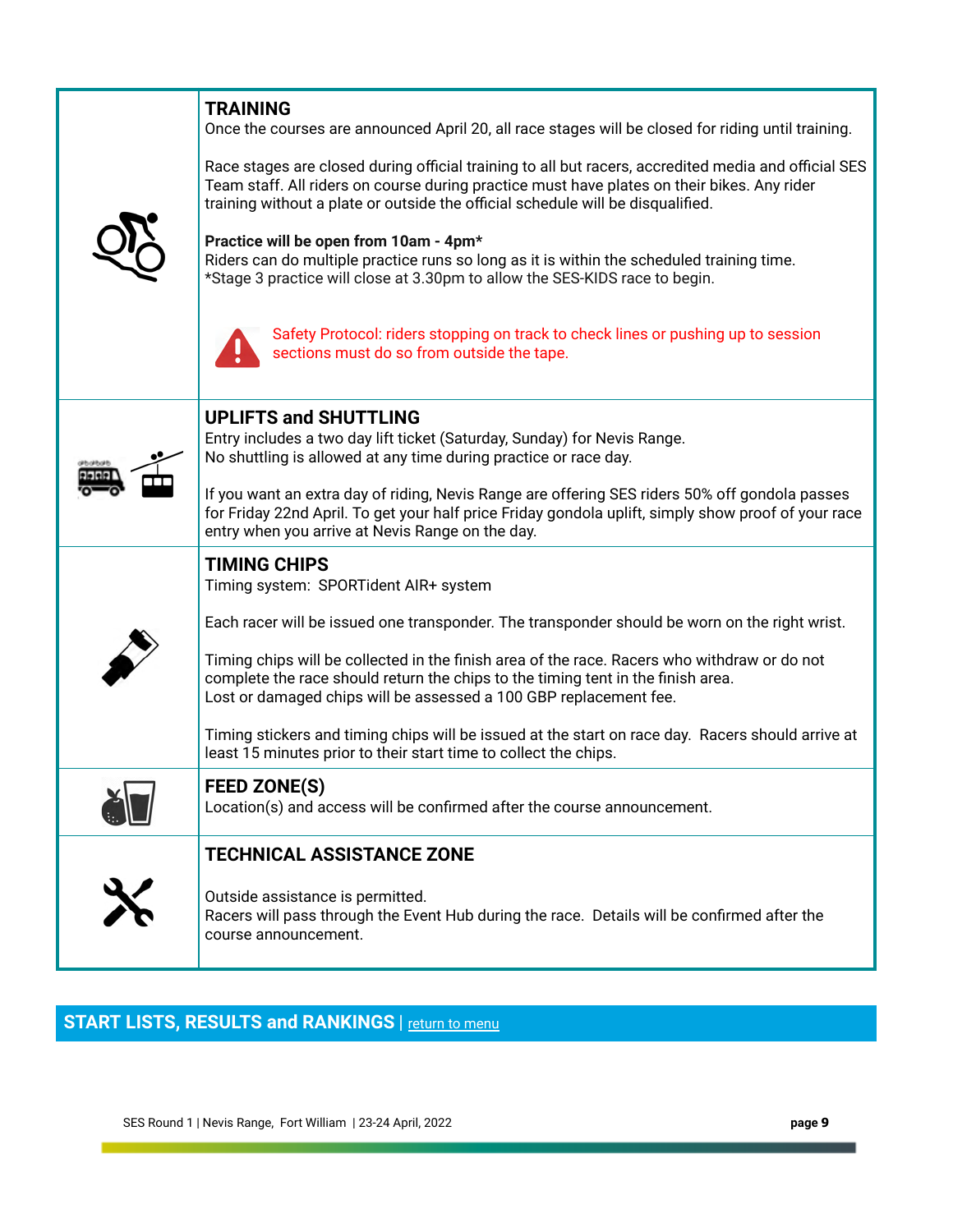# **START ORDER and SEEDING**

## SES Pro

Seeding

 Riders in the SES Pro will have individual preassigned start times for all the stages. Riders will be seeded based on a combination of their current Scottish Enduro Series and EWS Global ranking points.

Start Intervals



 Riders in the SES Pro will have individual preassigned start times for all the Special Stages. Assigned start times are to manage congestion on stages. No penalties for late starts on individual stages . Racers will have an overall time to complete the course - time penalties will apply if racers do not complete the course within their allocated time. Total time will be published with the Start List.

### SES 100/80/Teams/E-bikes

Flexi Start Format:

 Once racers leave the start, they will need to complete the balance of the stages in order. But they will not be required to remain in the original start positions for the balance of the stages nor will they have preassigned individual start times or fixed start intervals for any of the following race stages.

 Racers will have a specific time period to complete each individual stage as well as an overall time to complete the course. Total time will be published with the Start List.

# **START LIST and START PROCEDURES**

 Assigned Roll-out times and Finish Time checks will be published the day prior to the race. Any racer who has not collected their race plate by the check in deadline will be removed from the Start List.

 SES Pro Racers will have preassigned start times for every Special Stage.

### SES 100/80/Team

 Once SES100 / SES80 racers leave the start, the racers will need to complete the balance of the Special Stages in order. But there are no specific assigned start times the individual stages.



 To minimize congestion on the tracks, the race start will be staggered. Riders can select their start time block: 1 Super Fast, 2 Fast , 3 Good, 4 Fun

 Specific times will be assigned to each roll out block. There is no advantage / benefit to starting earlier - each rider will have the same time to complete the course (calculated from the time they leave the roll out)

### GENERAL

 Maximum course time and opening / closing times for the Special Stages will be published the day prior to the race.

 If a racer does not complete the course within their final time check, they will have a penalty added to their overall time. up to 5 minutes late = 1 minute penalty. 5+ minutes late = 5 minutes penalty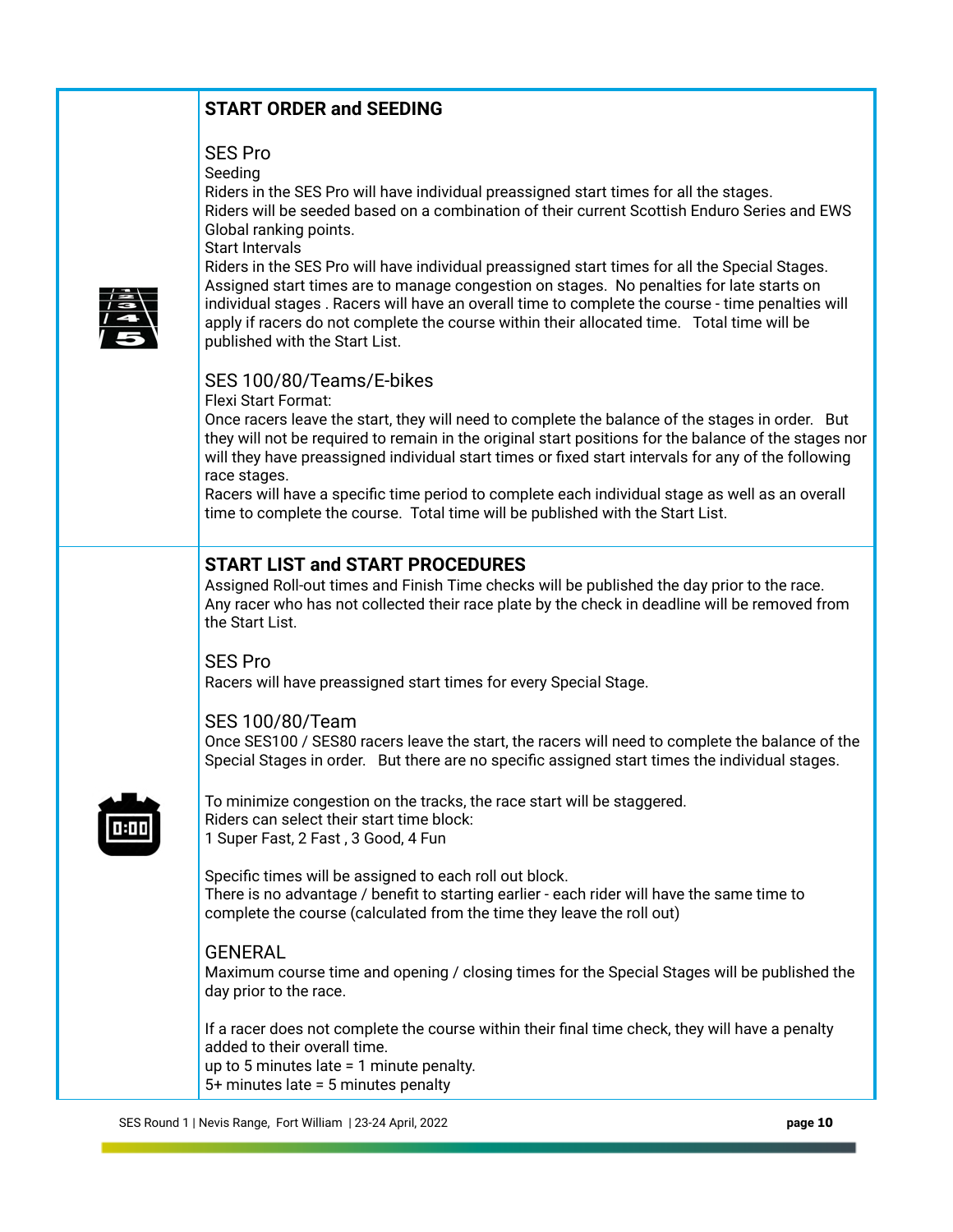| If a racer is delayed reaching a stage start or the finish time check as a result of assisting an<br>injured rider or due to some other exceptional circumstances beyond the racer's control, the time<br>penalty may be waived and / or the racer may be permitted to repeat the stage.<br>Any racer affected by a 'significant incident' during a transition or race stage should immediately<br>report to the finish or start official of the affected stage (as applicable).<br>The Race Director has the final right to change start times during the race in case of<br>any unforeseen circumstances.<br><b>LIAISON INFORMATION DOCUMENT</b><br>The route description and allocated times for each stage/transition will be published prior to<br>training.<br>Racers should use this information during training to calculate the pace needed to complete |
|------------------------------------------------------------------------------------------------------------------------------------------------------------------------------------------------------------------------------------------------------------------------------------------------------------------------------------------------------------------------------------------------------------------------------------------------------------------------------------------------------------------------------------------------------------------------------------------------------------------------------------------------------------------------------------------------------------------------------------------------------------------------------------------------------------------------------------------------------------------|
| each liaison and the overall course.                                                                                                                                                                                                                                                                                                                                                                                                                                                                                                                                                                                                                                                                                                                                                                                                                             |
| <b>LIVE TIMING and RESULTS</b><br>Official Results (with penalties) will be posted on the Scottish Enduro Series website following<br>the race.                                                                                                                                                                                                                                                                                                                                                                                                                                                                                                                                                                                                                                                                                                                  |
| <b>AWARDS</b>                                                                                                                                                                                                                                                                                                                                                                                                                                                                                                                                                                                                                                                                                                                                                                                                                                                    |
| 20 minutes after final SES Pro rider<br>Top 3 from each category will be awarded.<br>Any category with fewer than 5 starters may be merged with another age category at the<br>discretion of the Event Organiser.                                                                                                                                                                                                                                                                                                                                                                                                                                                                                                                                                                                                                                                |
| <b>EWS RANKING POINTS</b><br>Riders must have an active 2022 EWS membership in order to be eligible to collect EWS Global<br>ranking points.<br>Refer to EWS Rulebook for Qualifier points<br>https://www.enduroworldseries.com/ews-general/rules-and-resources/<br><b>SES RANKING POINTS</b>                                                                                                                                                                                                                                                                                                                                                                                                                                                                                                                                                                    |
| All riders will be eligible to collect SES Series ranking points.                                                                                                                                                                                                                                                                                                                                                                                                                                                                                                                                                                                                                                                                                                                                                                                                |
| <b>PRIZE MONEY</b>                                                                                                                                                                                                                                                                                                                                                                                                                                                                                                                                                                                                                                                                                                                                                                                                                                               |
| <b>SES Pro</b><br>£1100 total<br>1st Men and Women: £250<br>2nd Men and Women: £175<br>3rd Men and Women: £125                                                                                                                                                                                                                                                                                                                                                                                                                                                                                                                                                                                                                                                                                                                                                   |
| Payment will be made by cash at the podium.                                                                                                                                                                                                                                                                                                                                                                                                                                                                                                                                                                                                                                                                                                                                                                                                                      |

# <span id="page-10-0"></span> **RULES** | [return to menu](#page-0-0)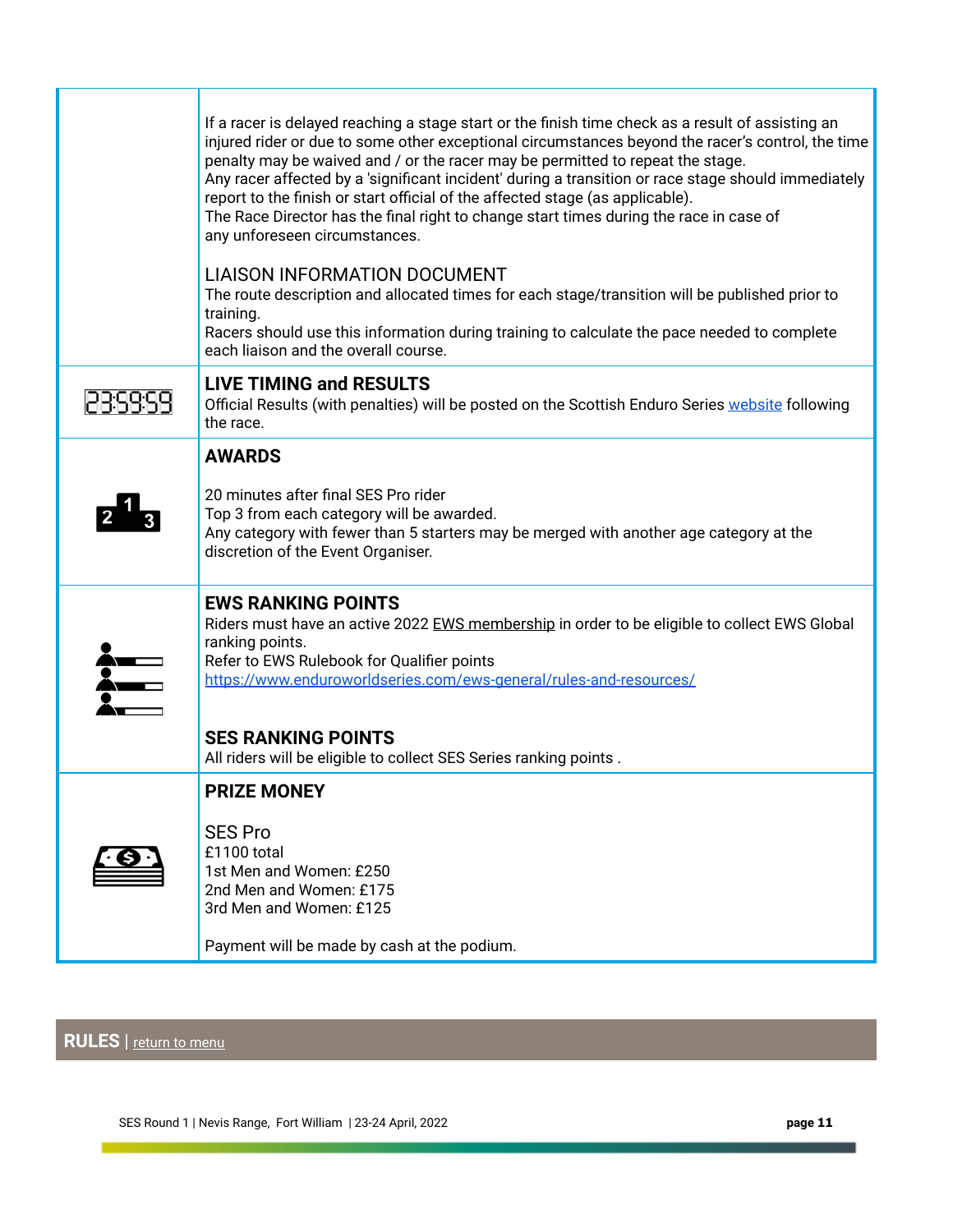| <b>RACE RULES</b><br>Riders are expected to read and understand the Race Book and Scottish Enduro Series<br>Rulebook. Unfamiliarity will not be accepted as an excuse for any rule violation by any rider<br><b>Rule Book</b><br>The Race Director is authorized to give additional penalties that are not listed in the Rulebook in<br>the case of a rider who fails to respect the other riders, the spirit of the sport, the environment or<br>the organization.<br>Protests and complaints regarding the race, results, behaviour of the other racers and any other<br>sort of issue must be presented to the Race Director or Chief Commissaire within 15 minutes<br>from the posting of the results.                                                                                                                                                                                                                                                                                                                     |
|--------------------------------------------------------------------------------------------------------------------------------------------------------------------------------------------------------------------------------------------------------------------------------------------------------------------------------------------------------------------------------------------------------------------------------------------------------------------------------------------------------------------------------------------------------------------------------------------------------------------------------------------------------------------------------------------------------------------------------------------------------------------------------------------------------------------------------------------------------------------------------------------------------------------------------------------------------------------------------------------------------------------------------|
| <b>PROTECTION RULES</b><br>Racers must wear a full face helmet (either fixed or detachable chin piece) on all race stages.<br>Detachable chin piece can be removed for the liaison stages.<br>The rules apply to both training and race days.<br>We're delighted to be partnering with three local bike shops in our race destinations to offer SES<br>entrants 10% off full face helmets in the lead up to our events.<br>Off Beat Bikes in Fort William (who are also offering 10% off elbow and knee pads), Tweed<br>Valley Bikes in Innerleithen, 20TwentyStore in Banchory and Bike Bothy Pitfichie are the<br>awesome local stores who are getting involved.                                                                                                                                                                                                                                                                                                                                                             |
| <b>FILMING RIGHTS AND REGULATIONS</b><br>Enduro Sports Organisation retain exclusive filming, recording, broadcasting and distribution of<br>footage of any activities associated with the SES, including training, race or any other official<br>scheduled activities, will be subject to regulation.<br>Details to be announced.<br><b>DRONE</b>                                                                                                                                                                                                                                                                                                                                                                                                                                                                                                                                                                                                                                                                             |
| Filming with a drone is not allowed.<br><b>ONBOARD CAMERAS</b><br>On board cameras must either be worn on peak / visors or affixed with a breakable mount. Chest<br>mounts are not permitted.<br><b>WAIVER</b><br>I am fully aware and conscious of the potential risks that might arise with the use of such<br>equipment and accept them.<br>To the extent permitted by the applicable law, I release the Enduro Sports Organisation Limited,<br>Union Cycliste Internationale, my National Federation, the organizers, the sponsors, and their<br>respective members, directors, officers, employees, volunteers, contractors and agents from any<br>liability linked to the utilisation of the camera on the bicycle and/or onto the visors/peaks of the<br>helmet. This concerns in particular cases of accidents, injury, and damage to personal property<br>or third-party property linked to the utilisation of a camera on the bicycle and/or onto the<br>visors/peaks of the helmet during finals/ training sessions |

# <span id="page-11-0"></span>**VENUE LOGISTICS** | <u>return to menu</u>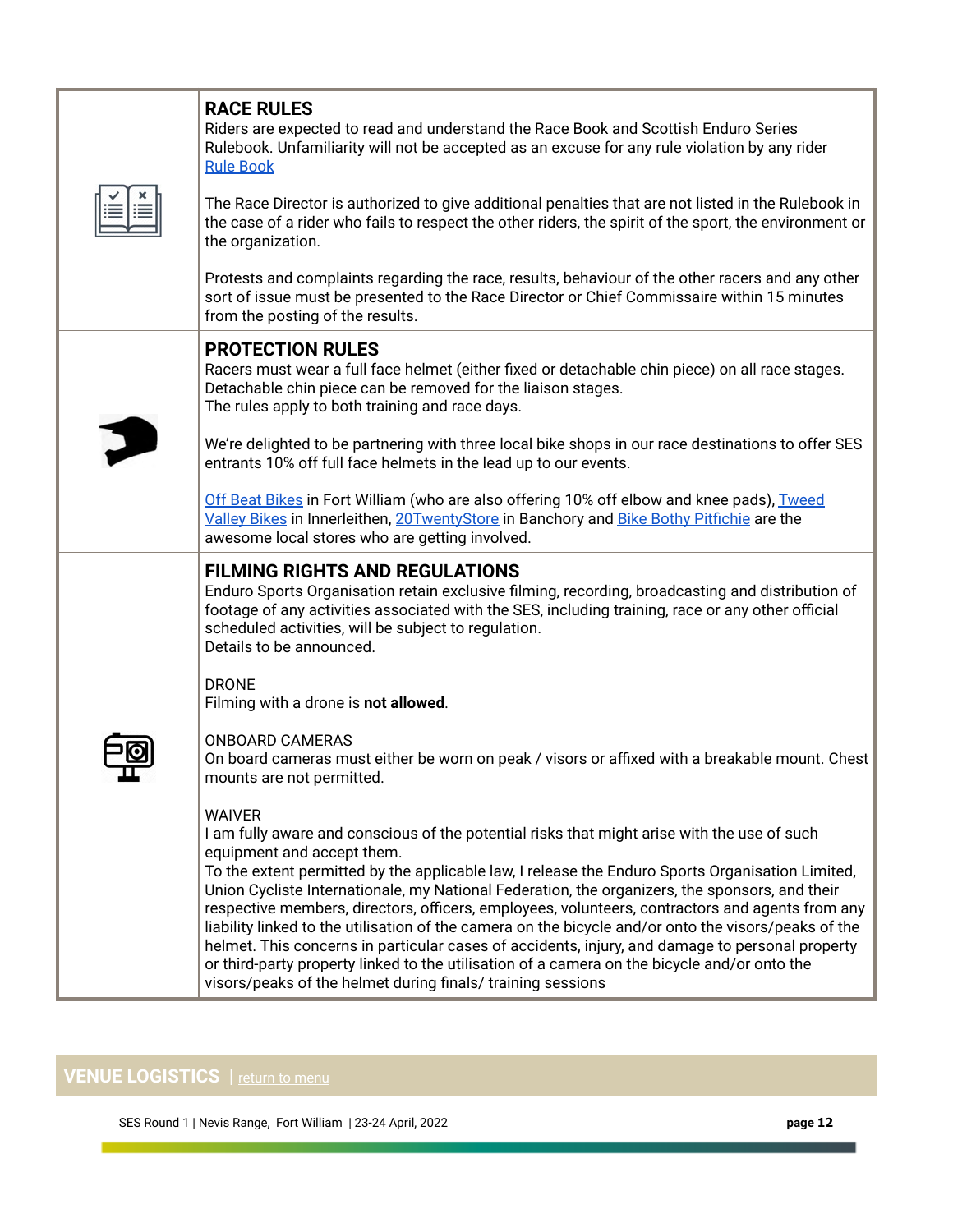| <b>TRAVEL / TRANSPORTATION</b><br>Nevis Range is in the heart of the Highlands of Scotland, 7 miles north of Fort William                                                                            |
|------------------------------------------------------------------------------------------------------------------------------------------------------------------------------------------------------|
| <b>Location Here</b>                                                                                                                                                                                 |
|                                                                                                                                                                                                      |
| <b>ACCOMMODATION</b><br>Consolidated list of hotels and self catering apartments here.                                                                                                               |
| <b>PARKING</b><br>Designated racer parking will be available at the venue. The vehicle's number plate must be<br>provided when signing up through eventbrite.                                        |
| Parking enquiries: Kerry Duncan - hello@scottishenduroseries.co.uk                                                                                                                                   |
| <b>CAMPING</b><br>Overnight parking for campervans is available in the Nevis Range car park providing we have the<br>number plate on file.<br>There will be no on site camping facilities for tents. |
| <b>WIFI</b><br>Availability at the race village: Pinemartin Cafe                                                                                                                                     |
| <b>BIKE SHOPS</b><br>Off Beat Bikes - 117 High St, Fort William PH33 6DG<br>Nevis Cycles - 4 Lochy Rd., Inverlochy, Fort William PH33 6NG                                                            |
| <b>BIKE WASH</b><br>Bike wash stations will be set up on site.                                                                                                                                       |
| <b>GROCERY STORES</b><br>There is a full range of shops and services in Fort William.                                                                                                                |
| <b>BANK MACHINES</b><br>There are a number of banks and ATMs in Fort William and Spean Bridge.                                                                                                       |
| <b>EVENT MERCHANDISE</b><br><b>Coming Soon!</b>                                                                                                                                                      |
| <b>OTHER RIDING ZONES</b><br>Riding options for racers / teams arriving in advance or extending their stays:<br>https://www.nevisrange.co.uk/                                                        |